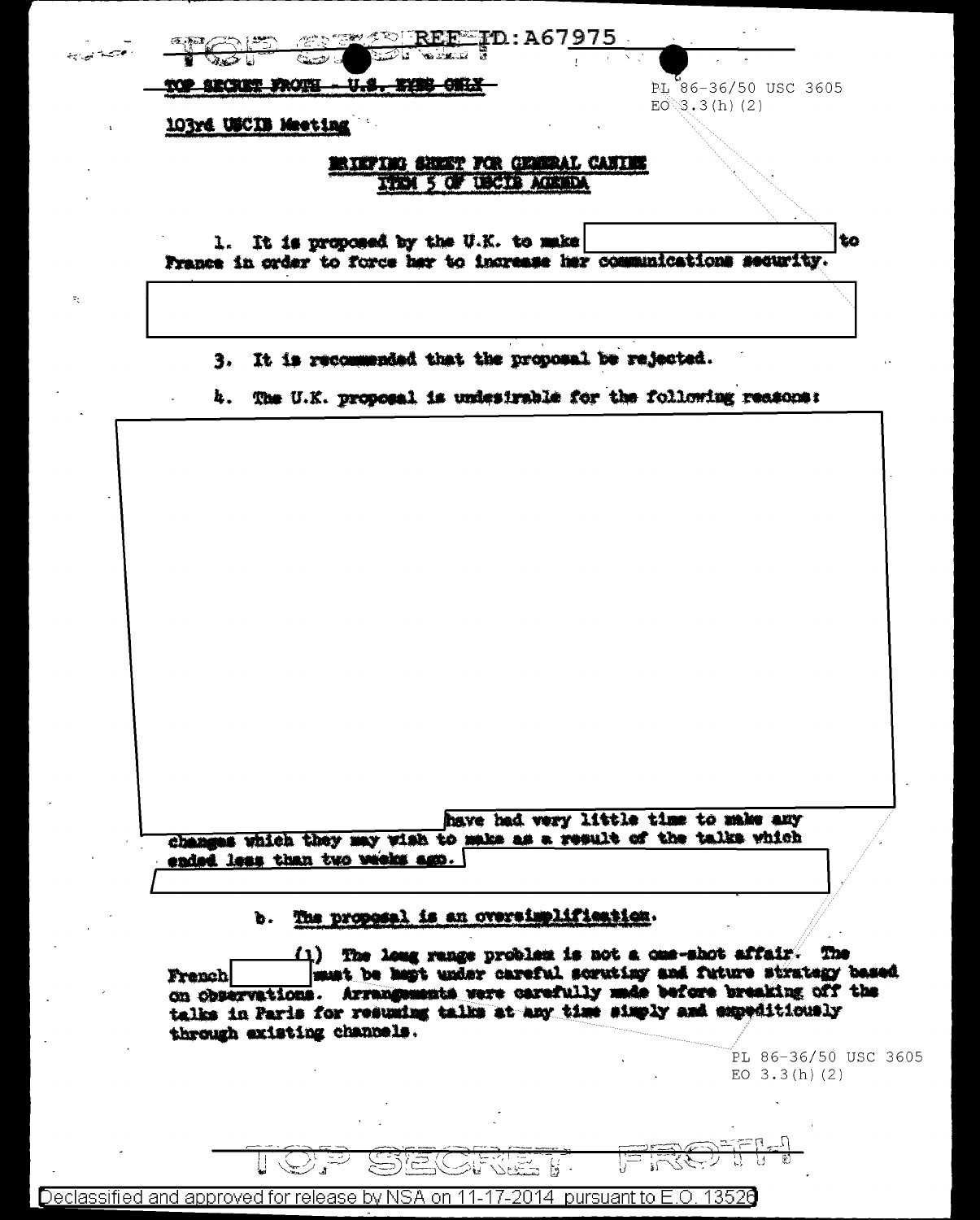|                       |                          | le. |
|-----------------------|--------------------------|-----|
| ۰ مختلف دی.<br>م<br>- | $\overline{\phantom{a}}$ |     |
| -<br><br>. .          |                          |     |

معين سيرابه

REF

## The proposal is premised on the insecurity of a single system, and imports other vital aspects.

ID:A67

(1) It is felt that physical security in Indo China is so bad and the Comsee of all of the other ciphers used in Indo China is so low that little is to be gained by a simple correction of the B-211 usage. If it is felt necessary to do so, however, it can be done far better as a part of the long range program.

d. The single system in question has been adequately covered in the existing program.

(1) The B-211 machine was a major subject of the discussions Carefully keeping within terms of reference it was forcefully in Paris. and repeatedly pointed out to the French that in the spinion of the British and Americans they could expect every message in this machine to be read by the Communists in a matter of hours. It was clear that these statements were understood. Nothing could be gained by going further.

5. It is suggested that a batter appreach to the problem would be to wait about ten days, in the hope that M. Parodi will call the U.S. and/or U.K. Ministers in to give them a report on French Foreign Office views on the recent conference. If he has not done so at the end of the ten days, then the U.S. and/or the U.K. Minister should call upon M.Parodi with a view to eliciting French reaction to the conference.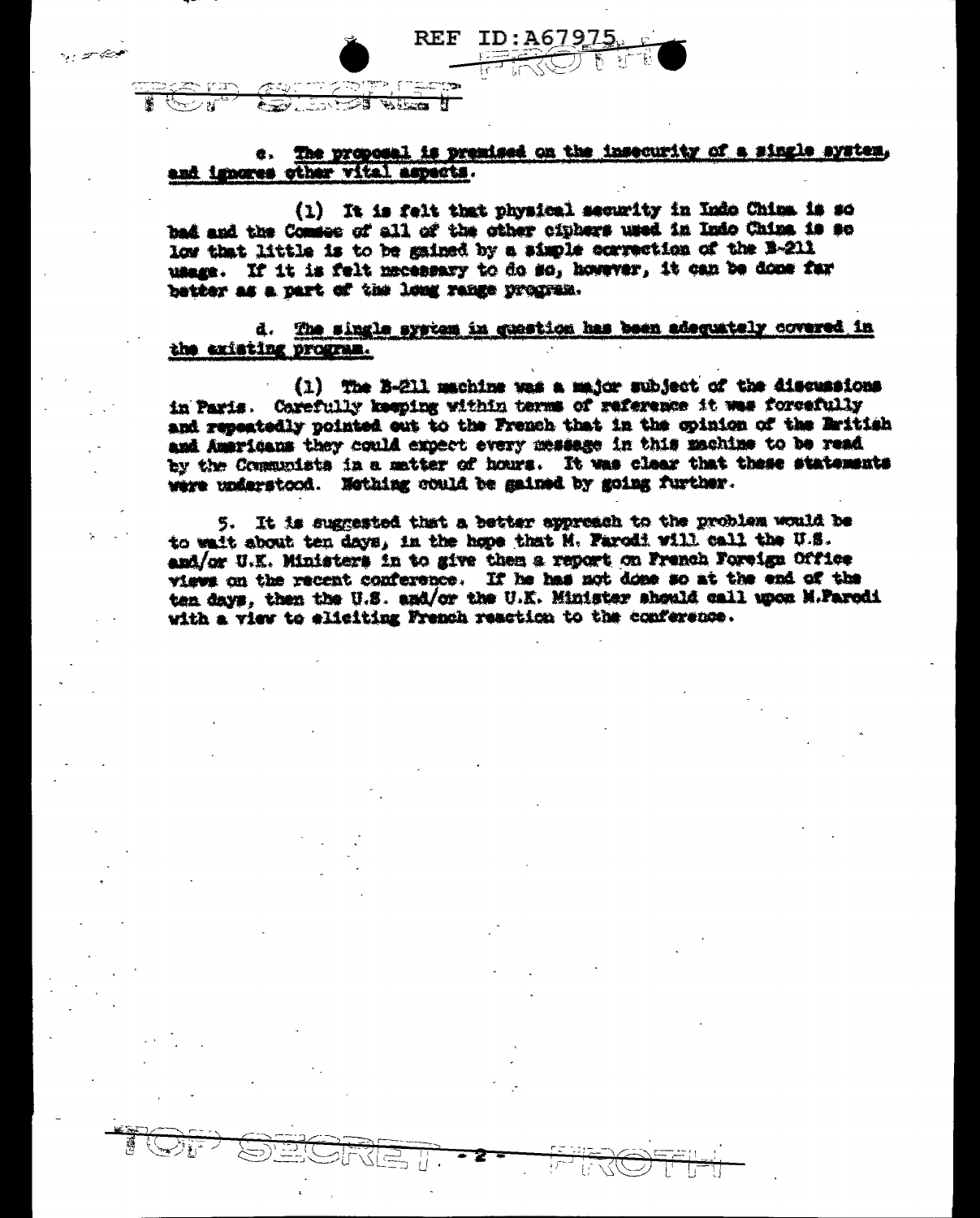| 103rd USCIB Mooting                                                                                                                                   | PL 86-36/50 USC 3605                                                                    |
|-------------------------------------------------------------------------------------------------------------------------------------------------------|-----------------------------------------------------------------------------------------|
|                                                                                                                                                       |                                                                                         |
|                                                                                                                                                       |                                                                                         |
|                                                                                                                                                       |                                                                                         |
|                                                                                                                                                       |                                                                                         |
|                                                                                                                                                       |                                                                                         |
|                                                                                                                                                       |                                                                                         |
|                                                                                                                                                       |                                                                                         |
|                                                                                                                                                       |                                                                                         |
|                                                                                                                                                       |                                                                                         |
|                                                                                                                                                       |                                                                                         |
|                                                                                                                                                       |                                                                                         |
| 3. As of 10 December 1953, the Signal Corps had the following.<br>M-209's in stock:                                                                   |                                                                                         |
| 1692 - Class A, ready for issue                                                                                                                       |                                                                                         |
| EO $3.3(h)(2)$<br>714 - Ready for assembly<br>$30,319$ - For repair by cannibalization. These<br>PL 86-36/50 USC 3605                                 |                                                                                         |
|                                                                                                                                                       | could yield about 15,000 machines.<br>20,059 - In theatre stocks or in hands of troops. |
| 4. As of 18 December 1953, the U.S. Navy had about 20,000 M-209's                                                                                     |                                                                                         |
| . in good condition, in storage at Great Lakes.                                                                                                       |                                                                                         |
|                                                                                                                                                       | 5. U.S. stocks of these machines are sufficiently large that a                          |
|                                                                                                                                                       |                                                                                         |
| considerable number of them could be withdrawn without detriment to the<br>current U.S. interests. In this connection, the M-209 will become obsolete |                                                                                         |
| in a year or two, since it will be replaced by AFSAM-7 or AFSAM-47B.                                                                                  |                                                                                         |
|                                                                                                                                                       |                                                                                         |

 $\label{eq:2.1} C_{\alpha} = \beta_{\alpha}$ 

 $\bar{\beta}$ 

 $\ddot{\phantom{1}}$ 

 $\hat{\mathcal{A}}$ 

 $\label{eq:2} \begin{array}{ll} \mathbb{E}[\mathbf{r}^{\top} \mathbf{r}^{\top} \mathbf{r}^{\top} \mathbf{r}^{\top} \mathbf{r}^{\top} ] \\ \mathbf{r}^{\top} \mathbf{r}^{\top} \mathbf{r}^{\top} \mathbf{r}^{\top} \mathbf{r}^{\top} \mathbf{r}^{\top} ] \end{array}$ 

à,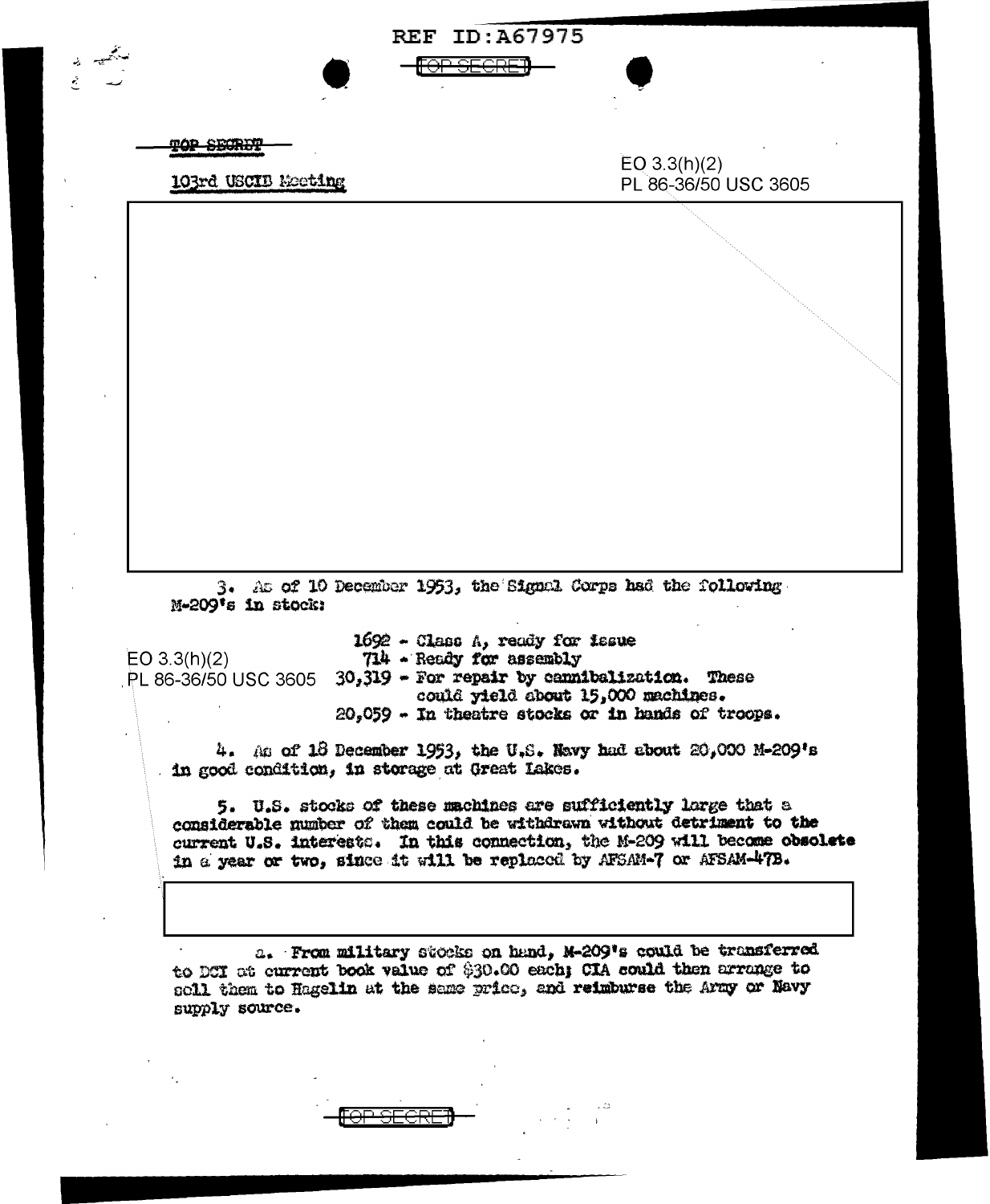

EO 3.3(h)(2)<br>PL 86-36/50 USC 3605

TOP SECRET

103rd USCIB Meeting

Item \$7(continued)

before 30 June 1954, to resolve all the problems involved in formulating such a policy.

CURRENT CONSIDERATION

EO 3.3(h)(2)<br>PL 86-36/50 USC 3605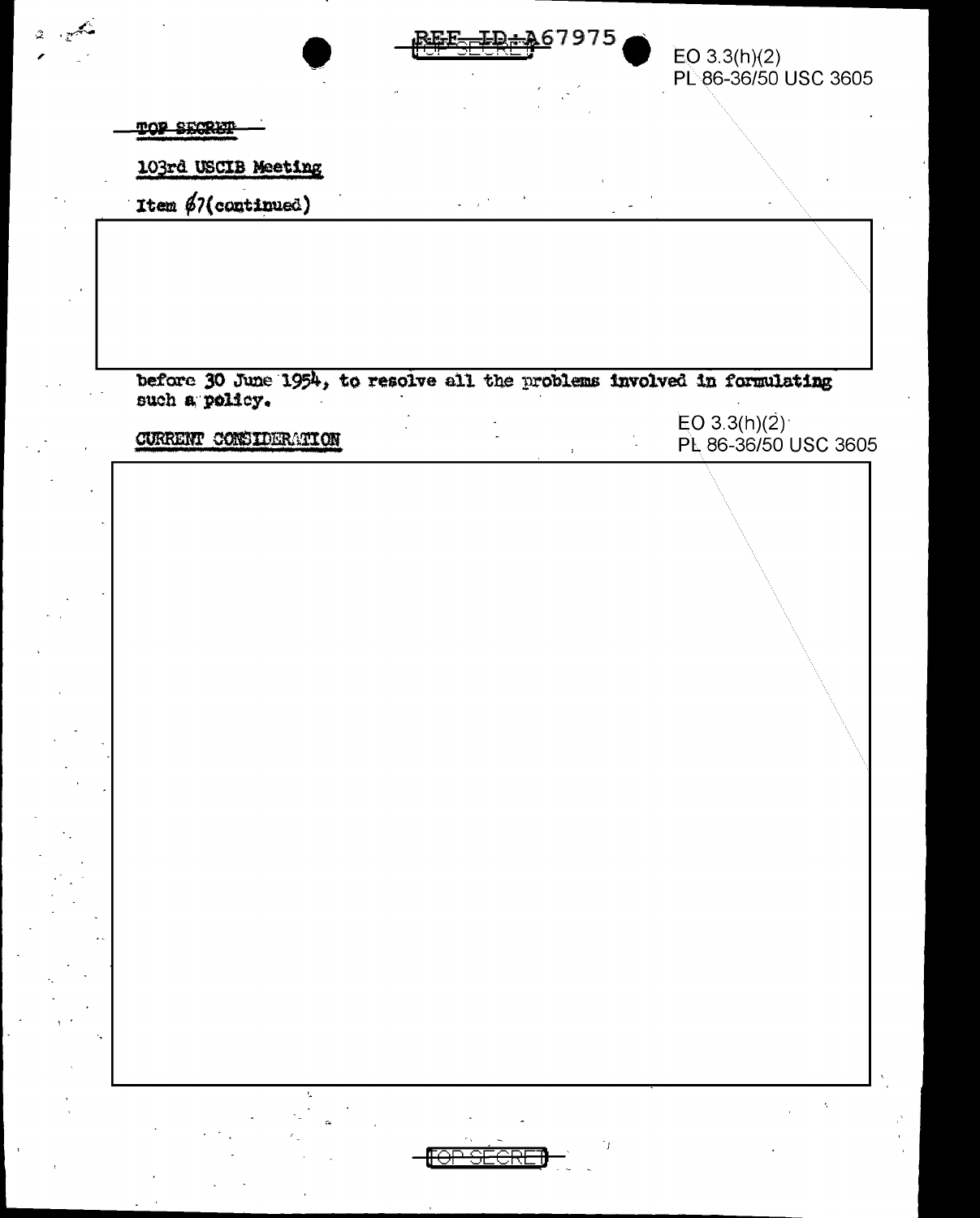

TOP SECRET

103rd USCIB Meeting

Item 7 (continued)

## EO 3.3(h)(2)<br>PL 86-36/50 USC 3605

## RECOMMENDATION

12. It is recommended that the Director, NSA, support USCIB approval of the proposals set forth in the paper under consideration.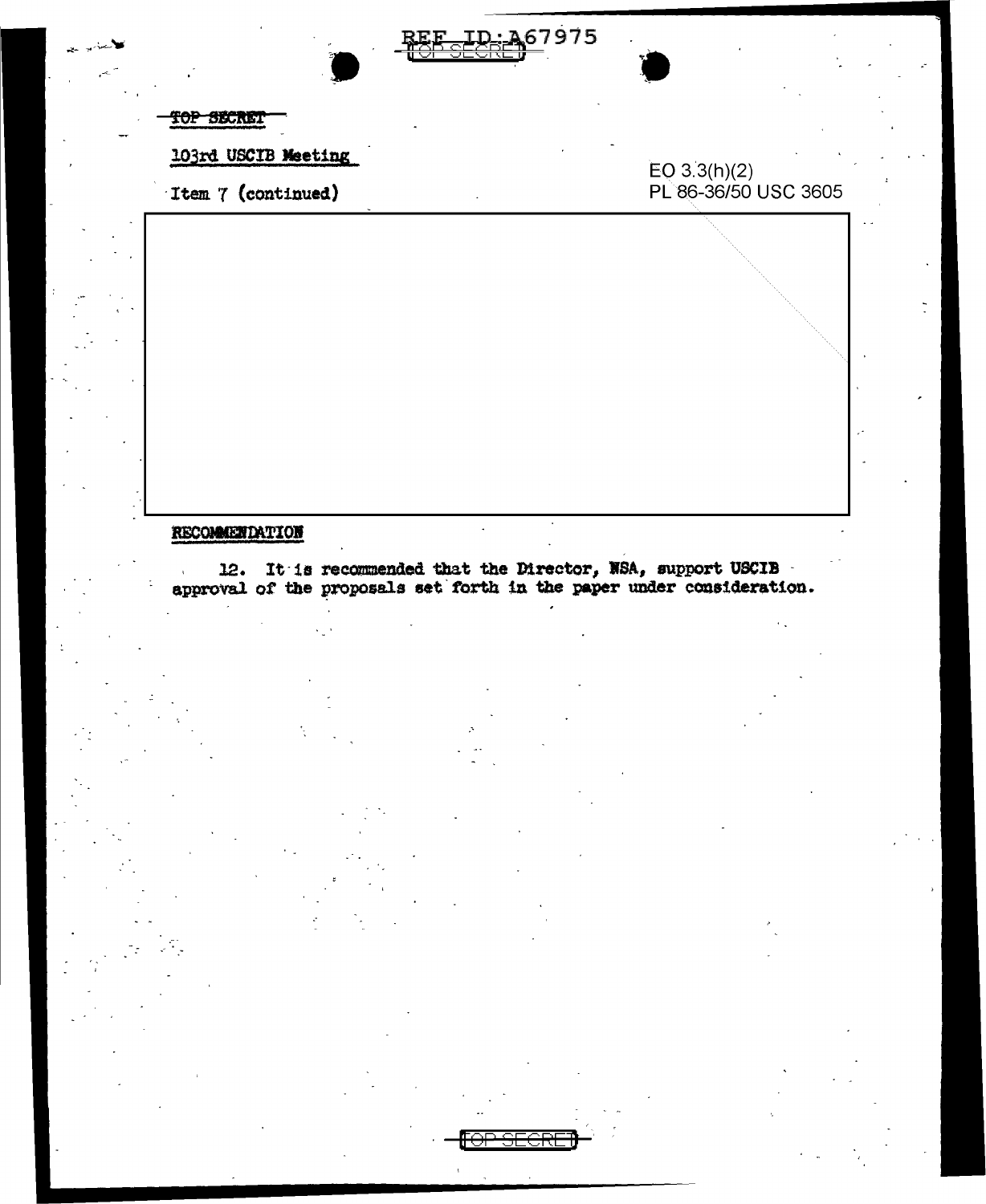

AP SECRET

## 103rd USCID Meeting

Item 6

 $\frac{1}{\sqrt{2}}\sum_{i=1}^n\frac{1}{\sqrt{2\pi i}}e^{i\omega t}$ 

SCRIECT: Release of AFSAN 7 to RATO Nations Background:

1. The US (SDMICC) approved release of the AFSAM 7 for MATO military commanications and you so informed the Cypher Policy Board. At the same time you informed USCIB that you had taken this action.

2. The Cypher Folicy Doard, through the British cryptographic liaison officer, stated LSIS had also approved this release, and at the same time had "in principal" approved release to meet anticipated requests for national uses of AFSAN: 7. They asked you to inform them whether USCIE also approved in principle release of the AFSAM 7 to NATO nations for national purposes.

3. You submitted to USCIB (circulated on vote sheet by LSCIE Secretary) a proposed answer stating USCIB did agree in principle but that this was in no way a commitment to furnish any machines (USCIB 29.2/1).

OGA

Current Consideration:

A. CIA informed Austin that CIA would not concur in this letter until it had been discussed at a USCIB meeting. He gave as a reason the opinion that on the surface this action appeared slightly inconsistent with what you had told Mr. Dulles in discussing with him the recent French request for cipher machines (you had told him that you could not become involved in the piecemeal provision of cryptographic aid to foreign governments. This is also in substance what you reported to USOSB at its indicated CIA would approve your answer to the UK, first meeting.)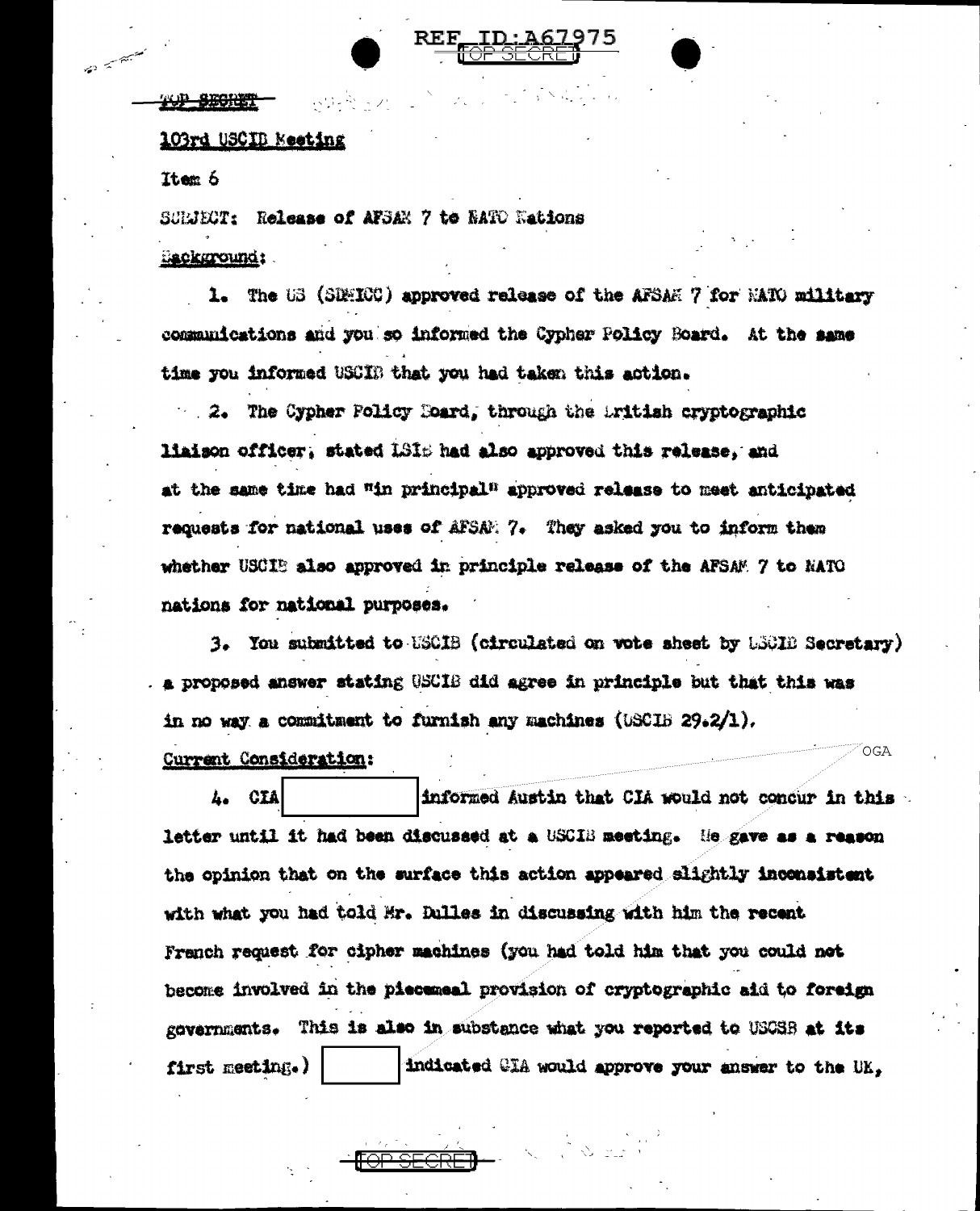### TOP SECRET

متهجيه

but thought discussion by you would be beneficial to the other members of the board.

REF ID:A67975

## Recommendations:

5. If the subject does come up you should say:

"a. The proposed letter to the UK indicates only "agreement in Principle" to national non-military use. As I pointed out in USCIB 29.2/1. it is to be expected that release of a large quantity of machines for international purposes will almost certainly lead to national use, and that this is in keeping with our agreed objective of improving the national communications security of the members of MATU.

b. Furthermore, the recommended answer to the UK makes it clear that this agreement in principle does not constitute a commitment to furnish any machines. I do not intend to deal with individual requests for material aid until I have received from USCSB the authority to do so and a policy governing the handling of such requests. Just such a policy is now in preparation."

 $6.$  Should the members of the board ask the nature of the policy you should say "In essence the policy, if approved, will include the following main points.

a. The USCSB. after appropriate coordination with USCIE. will establish an approved list of nations to whom release of various categories of information and material can be supplied.

b. The Director, NSA will be authorized to provide rememeble assistance, on request, to countries within the approved lists.

c. Requests for assistance beyond the criteria established in the lists will be referred to the boards in each instance.

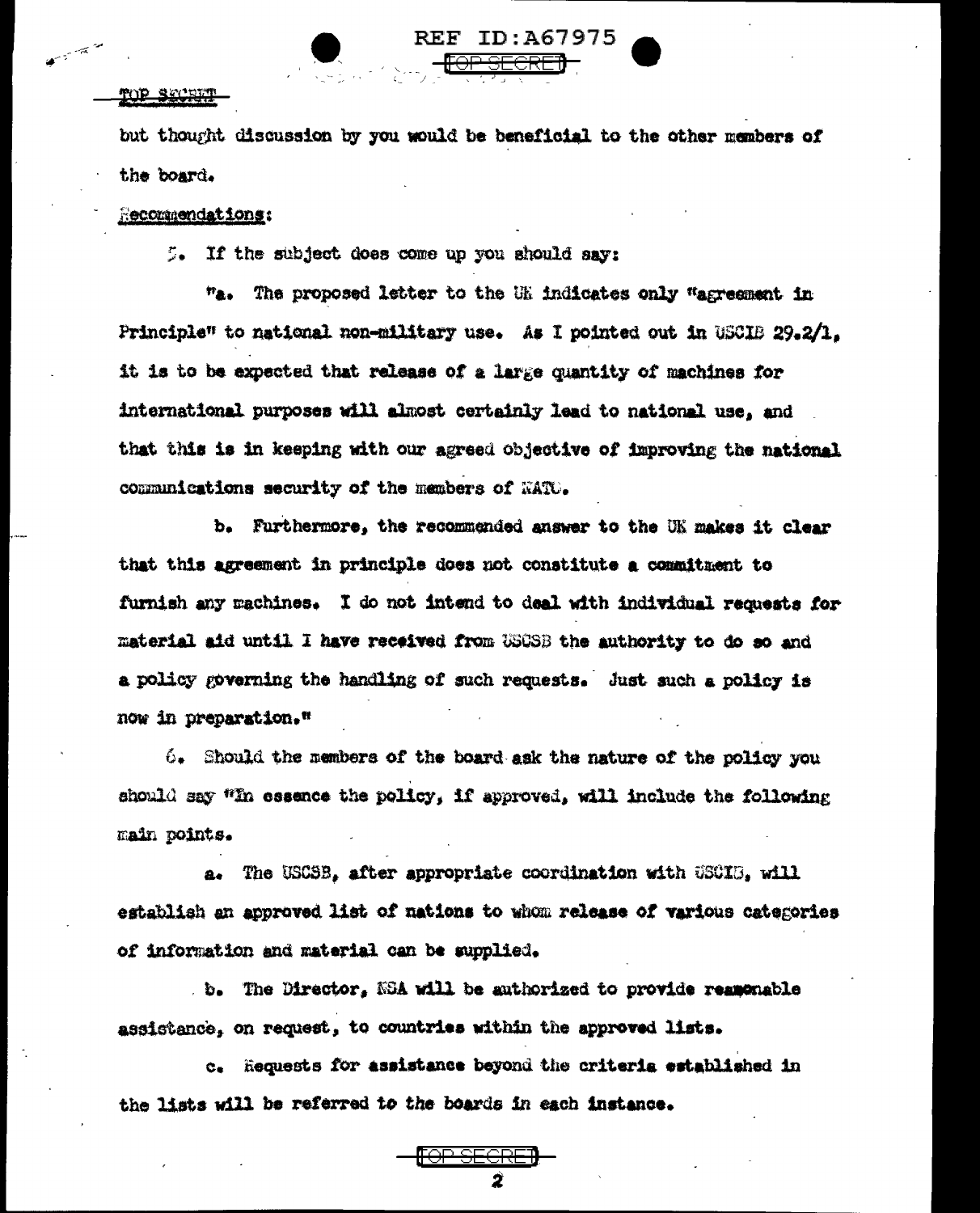TGP SECTET

تستعينهم

d. All departments will be required to refer such requests for assistance as they receive from foreign nations to the Director, NSA; all replies to such requests will follow the same channels in reverse."

**REF ID: A67975** 

<del>SFCRF</del>

ਜਿ⊖ਜ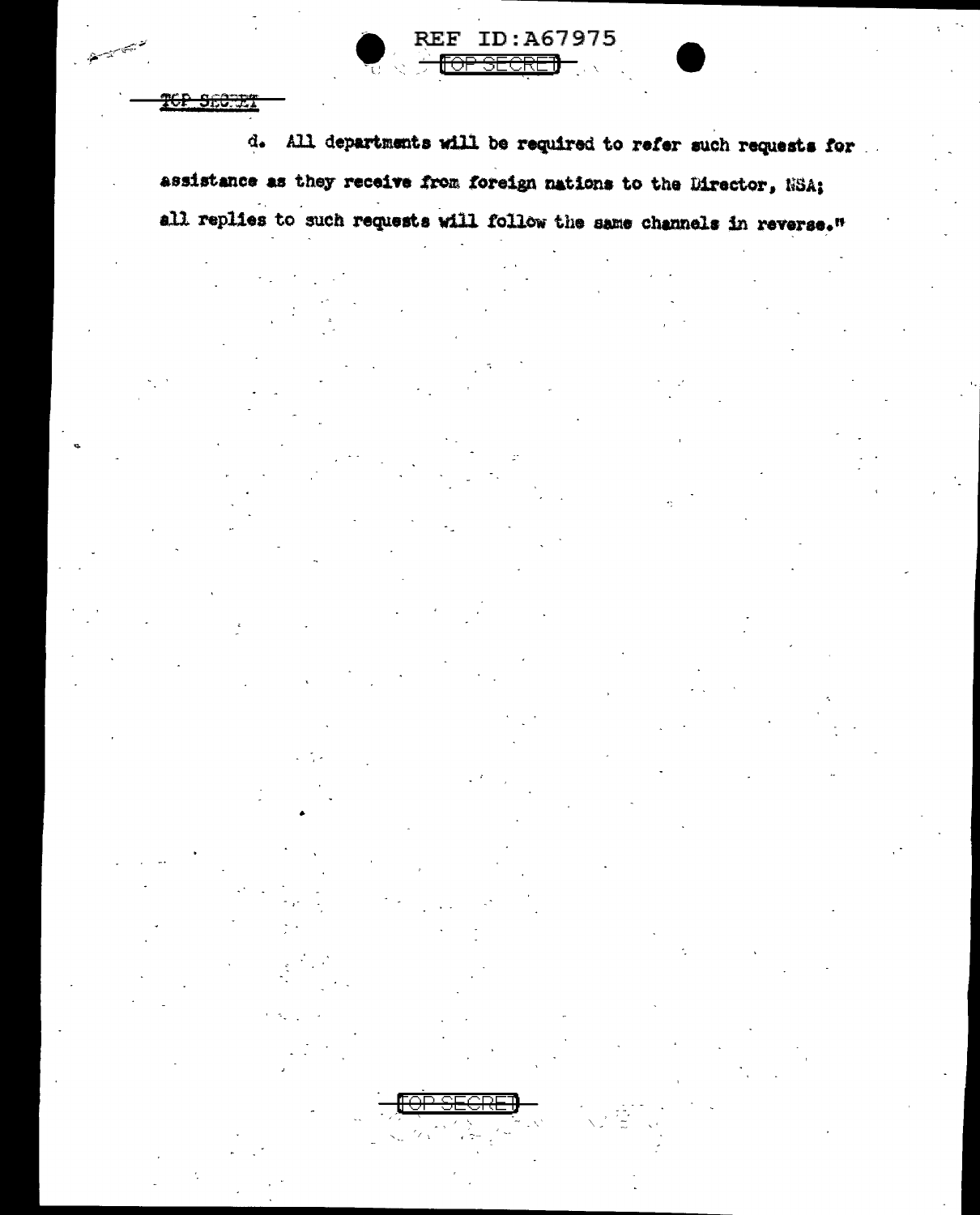

**FOP SECRET FROTE - U.S. EYES ONLY** 

PL 86-36/50 USC 3605.  $E0$  3.3(h)(2)

ż0

103rd USCIB Meeting

## BRIEFING SHEET FOR GENERAL CANIES TIEM 5 OF USCIB AGENDA

1. It is proposed by the U.K. to make direct France in order to force her to increase her communications security.

3. It is recommended that the proposal be rejected.

4. The U.K. proposal is undestrable for the following reasons: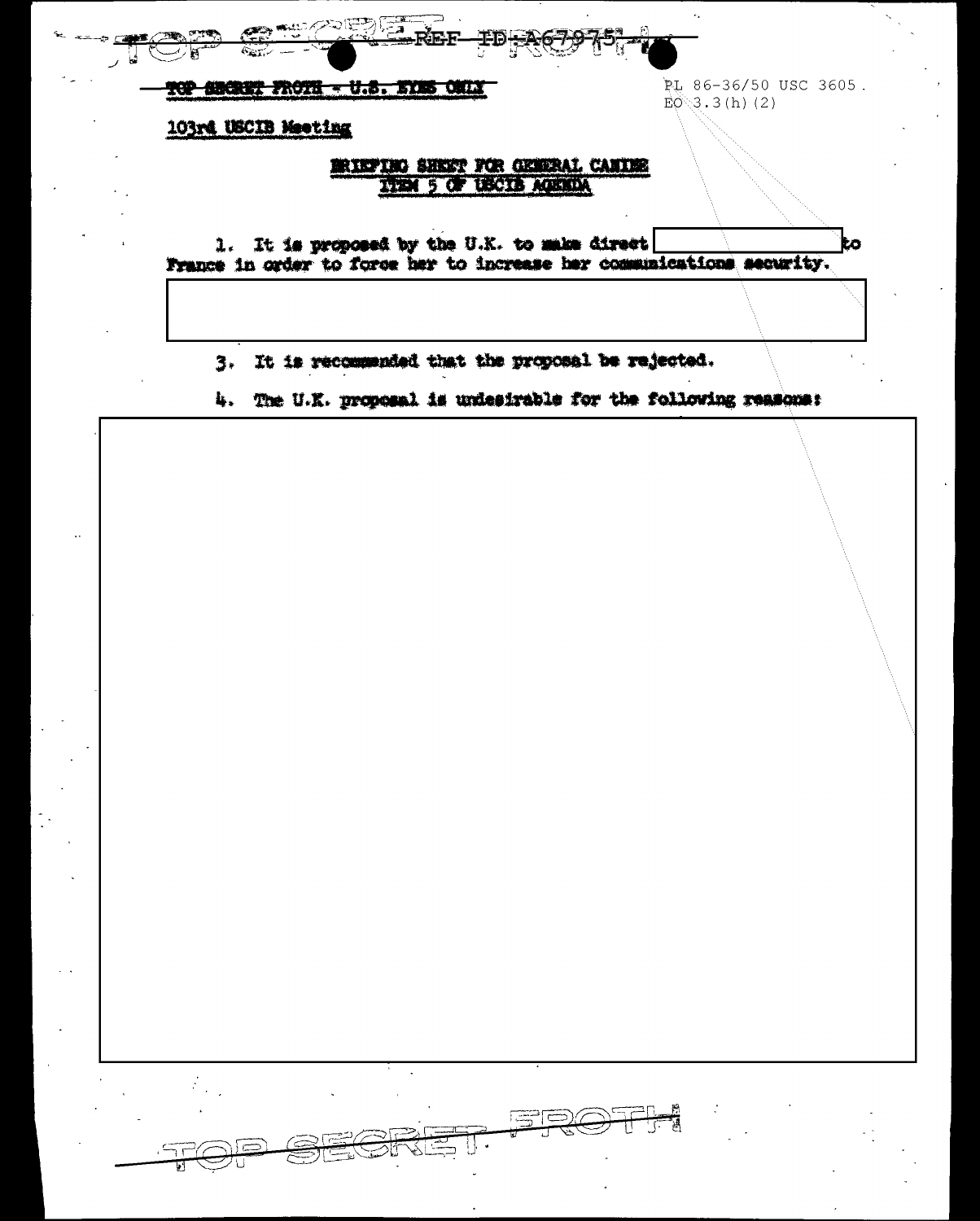**REF ID: A67975** 

c. The proposal is premised on the insecurity of a single system, and importe other vital aspects.

(1) It is falt that physical security in Indo China is so bad and the Commes of all of the other cipbers used in Indo China is so low that little is to be gained by a simple correction of the B-211 usage. If it is felt necessary to do so, however, it can be done far better as a part of the long range program.

d. The single aystem in question has been adequately covered in the existing program.

(1) The B-211 machine was a smjor subject of the discussions in Paris. Carefully keeping within terms of reference it was forcefully and reseatedly nointed out to the French that in the opinion of the British and Americans they could expect every message in this machine to be read by the Communists in a matter of hours. It was clear that these statements were understood. Nothing could be gained by going further.

5. It is summmed that a better approach to the problem would be to wait about ten days, in the hope that H. Parodi will call the U.S. and/or U.K. Ministars in to give them a report on French Foreign Office views on the recent conference. If he has not done so at the end of the ten days, then the U.S. and/or the U.K. Minister should call upon M.Parodi with a view to eliciting French reaction to the conference.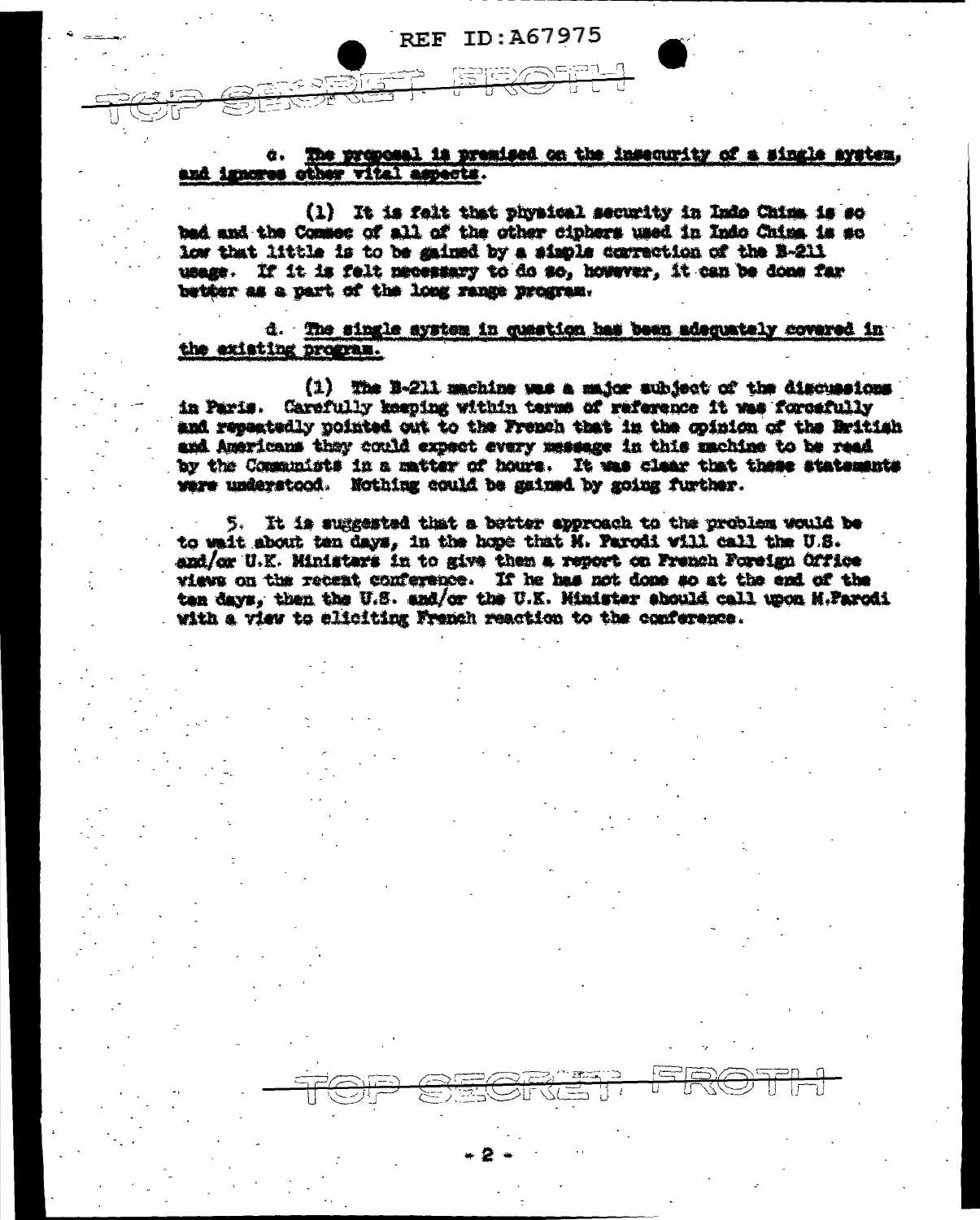**12 SECRET** 

## 103rd USCIB Mosting

Item 4

## PROCRAM TO IMPROVE COMMUNICATIONS SECURITY OF NATIO COUNTRIES (Approach to the French)

**REF ID: A67975** 

## **BACKEROUND**

1. On 11 February 1954 USCIB approved the recommendations of the Combined Working Group (CWG) for the initial approach to the French and for other matters connected with the program to improve communications security of NATO countries (USCIB 29.1/20).

2. The first step in the approach to the French was made jointly by the U.S. and U.K. Ambassadors in Paris on or about 24 March 1954. The start was excellent and reported in detail by Mr. Polyzoides in USCIB  $29.1/21$ .

## CURRENT CONSIDERATION

3. Mr. Polyzoides, Chairman of the CNG, will make an oral presentation of developments following the Ambassadorial approach.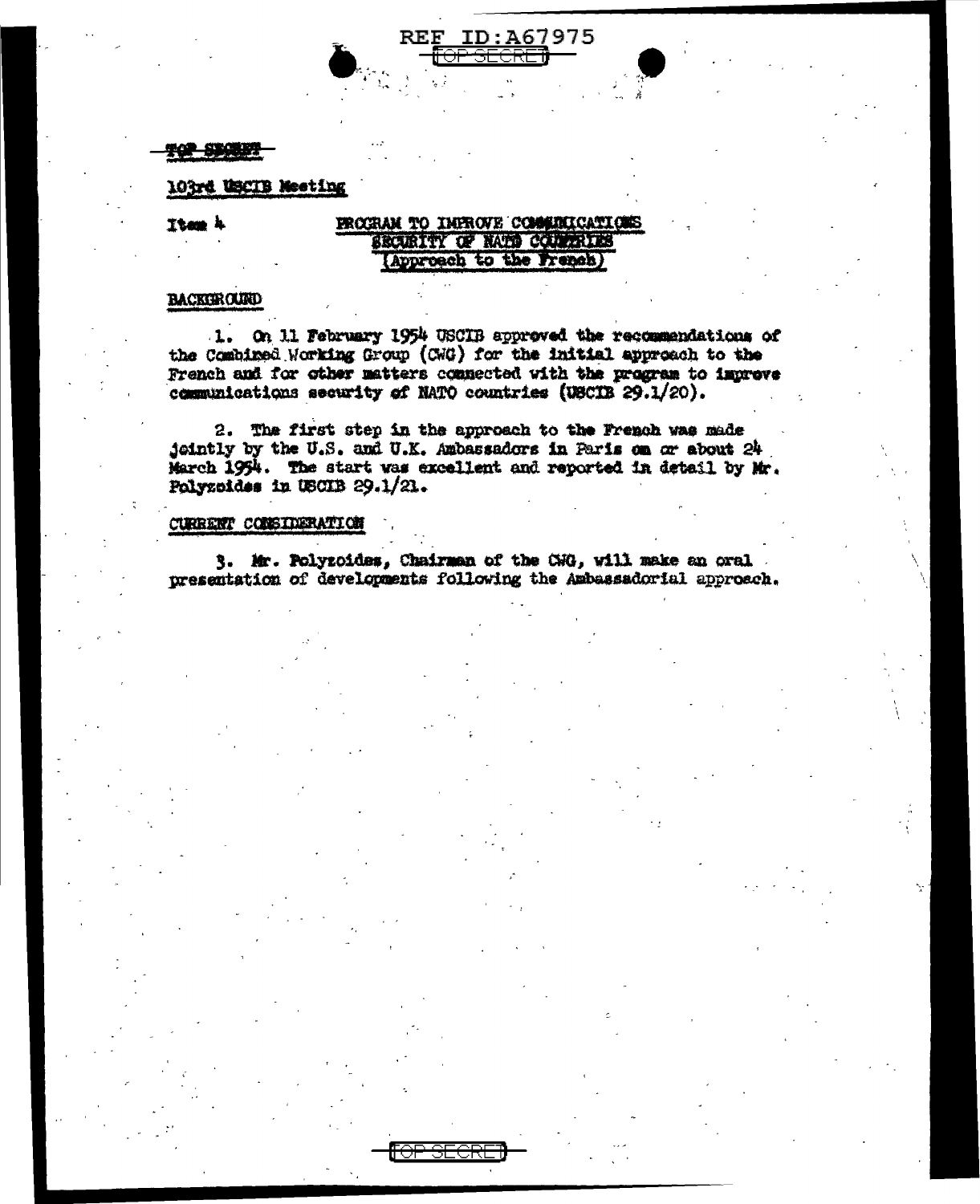

## THE SECTION

# **Matthew EDGED by DECOT**

Item 3

# **SECOND TRANSPORTED TRANSPORT**

## **CREDIT CORPORE**

Jamming and Intercept Qpersticms." The MSA members stated that the theories of the conditional process. Not the<br>Director, NSA, would very probably have to discuss the report with USCIB<br>before a final decision was made. l. On 25 metasies 1953, die GEES housel aanwalkersel a draft report

g<br>B incorporating the views of USCIB. It was pointed out that the JCS; as incomporporating authority, well is a report that the distribution of the strain in the strain of the strain of the strain of the strain of the strain o Ê the views of USCIB were first obtained. By swaiting USCIB sotion,<br>would have the benefit of USCIB comments before making a decision.  $\widehat{\epsilon}$ that the Director, ESA, obtain the wide on the communications on the draft reportforwards and (a) Į0 Ca 29 September 1953, the Senior MSA member of CRNSA recom a committee raport to the Joint Chiefs of Staff t De basie  $(1, 0, 0, 0)$ 

3. On 21 ortober 1953 and marked American concurred in the second composer of the seconemp Directed, C-E-

4. On 10 Hevember 1953 the HSA member of USCIBEC furvaried these transportants of the comment of the control of the state of the state of the control of the control of the control of the control of the state of the control ment meeting of USCIB.

study and recommendents was the internative Committee (135CED 20./8). matter ¥ At its 1972 Meather am 13 November 1953 USCIS considered the and the self-

C. The IMpropriation and the second on the action of the state of required of the state of the state of the state of the state of the state of the state of the state of the state of the state of the state of the state of t **THECOM** 

grounds that it represents the best arrangement inich could be agreed to the terministic properties of the the **SOON DESCRIPTION AND SHART SHART** SECONDE PART SHOWS **Disams** لہ<br>\* **ARTHURSHIP** Regulies of the vote sheet action imalizated a divergence of epinion stad acceptance of she cisted anger can the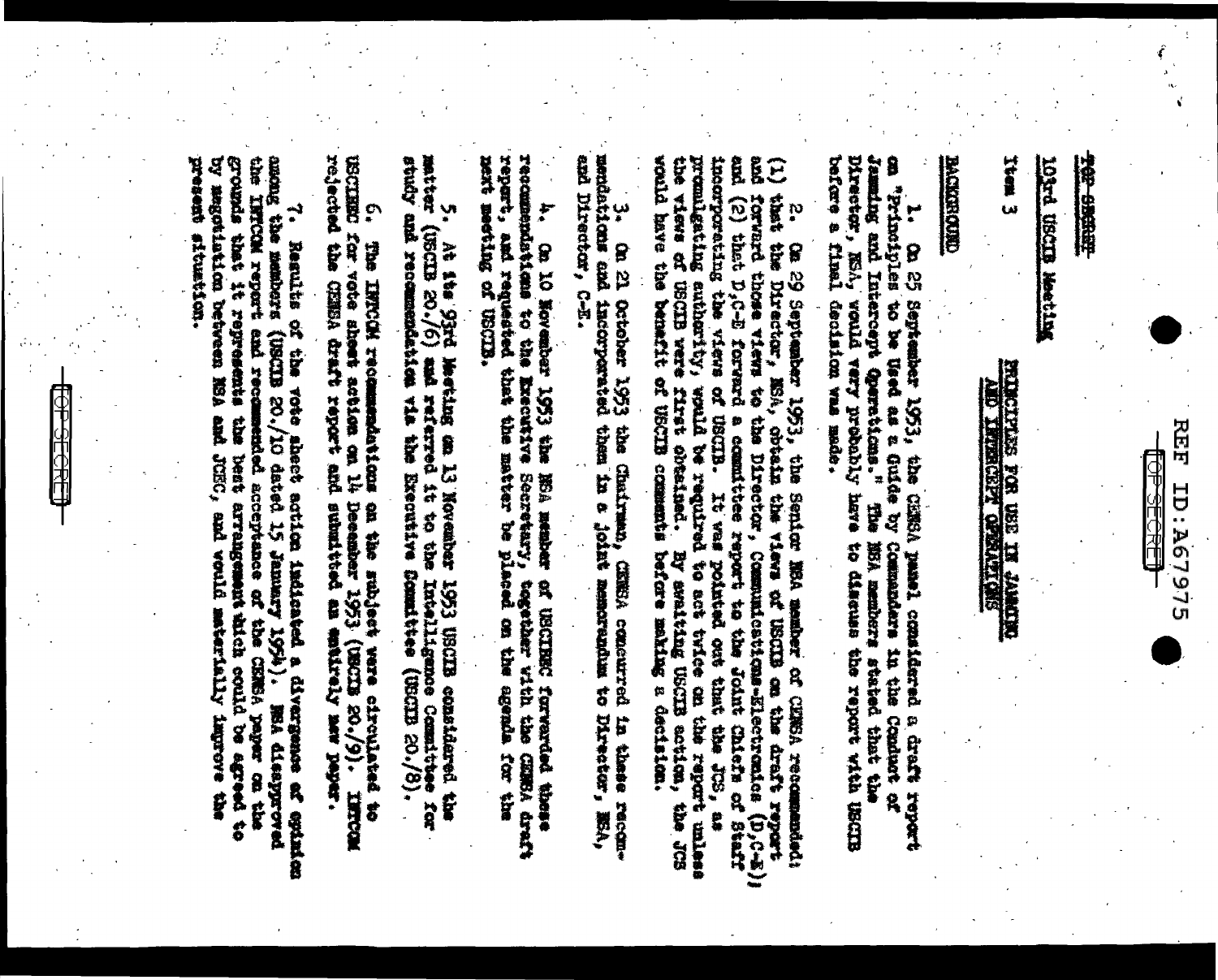丙丙

ID: A67975

## 103rd 08CDB Meeting

Teamtrimed) { mati

members seemed to be trying to develop an operational scheme, the Chairman results of the contrans to the contrans to the contrans the contrans in the contrans of the strate to develop the propert to the reproduction of th discriminate between targes. of the critical paper. on 21 The divergent views and the beam of the 10th distribution in the 10th distribution has the solution of the contract of the contract of the contract of the contract of the contract of the contract of the contract of t "taboo targets"; and (c) insure that field commoders will be able to When subsequent discussion made it clear that the

nost concerned (Army, Navy, A. 9. The ECR rember prepared a draft revision on the CENSA paper, errors as the content of the content of the street of the content of the content of the content of the content of the content of the content of the content of

10. 10. Bowever, agreement was reached on a "consideration" concerning<br>a draft USCIB Birective setting forth its policy on jemaing foreign<br>redio communications, and on the draft Birective itself. These papers<br>vere forwarde the revision of the CHRBA papers which USCIERS had called for.  $-(21)'$  02 It was pointed and that the son unable to the chain and the contributed com-

11. Ile vote was completed an 28 April 1994 and indicated approval<br>by all member in the substance of the paper. Ecrevements in the paper<br>could not agree as to form, contanting that the statements in the paper<br>ware acceptab on jountag principles was premature at this time.

12. 14: the little same but the section on 29 April 1974, USCIEED members ware asked below the form of the same of the second results of the same of the same of the same of the same of the same of the same of the same of t USCIE a views the Director', M&A.

and vould leave the question umrested. USCIERS was, therefore, left<br>with a split decision and the mateur has been referred to USCIE by the did the other members, that the statement vould have mo force of effect 口社りののかいすめ、話り・ わ・ Executive Secretary (UNICIB 20), as required by paragraph 2 of USCIB to<br>• The Hist member did not wappent the Nevy view on the head **fals** g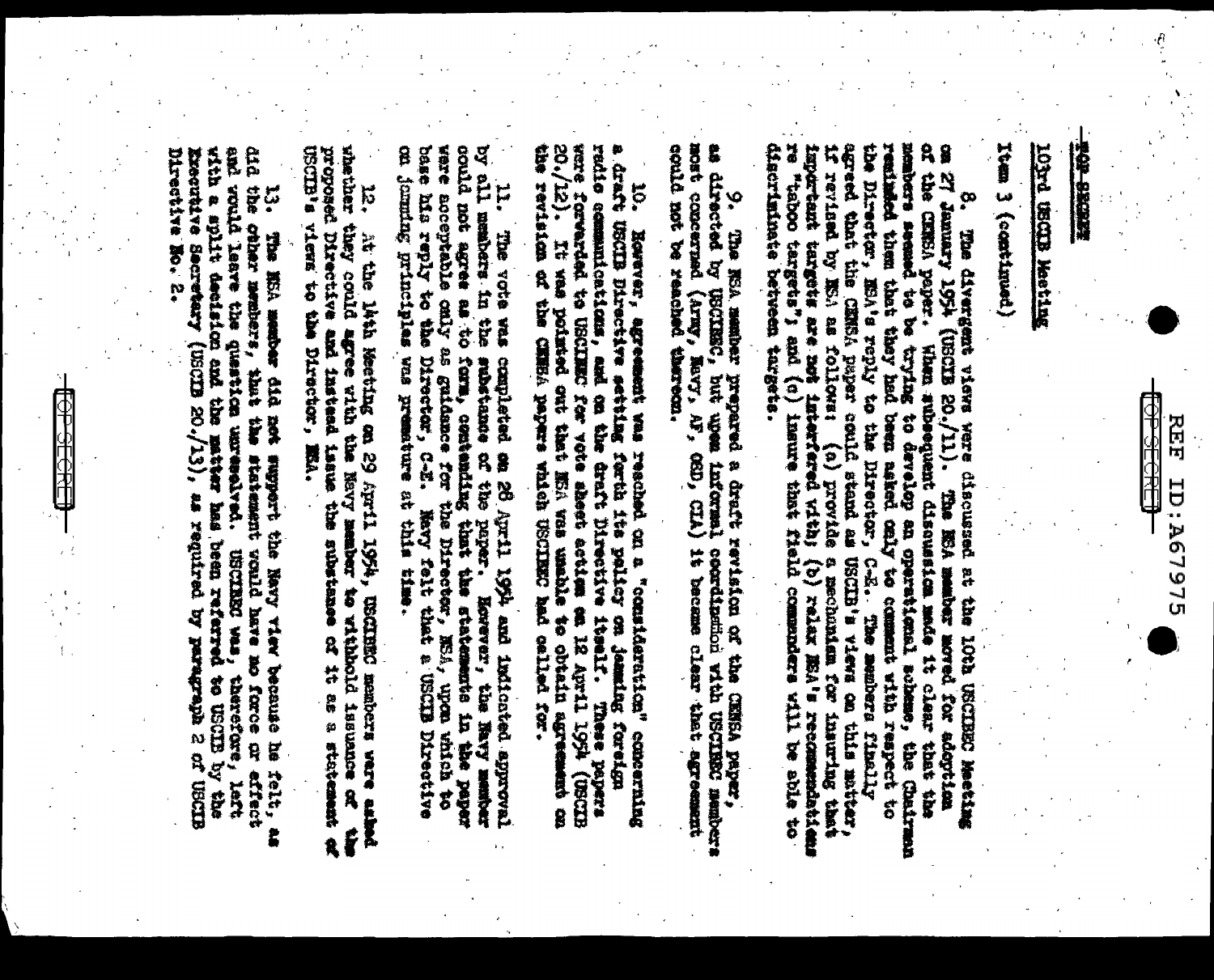**REF ID:A67975** IR SECRET

10P SECRE

## 103rd USCIB Meeting

Item 3 (continued)

## CURRENT CONSIDERATION

14. It was thought that USCIB would have to decide only a procedural issue, since the Navy agreed to the substance of the paper.

15. It has just been learned, however, that the JCEC members of CENSA are very unhappy about the prospects of a USCIB Directive on Janming. They point out that, insumuch as Director, NSA, went to USCIB to obtain the views of the Board members, NSA should not have actively supported the formulation of a USCIB Directive. Such a climate could easily result in a worsening of NSA's relations with CENSA and with the Service communicators.

16. It should be emphasized that NSA has consistently advocated that USCIB adopt the CENSA paper. It was not until the interested members could not agree to the WSA revision of the CEMSA paper that NSA finally agreed to go along with the idea of a USCIB Directive. This was done in the hope of getting some definite decision on a problem that had been referred to USCIB on 10 November 1953.

17. It is believed that JCEC's discontent results from a feeling that the JCS are being short-circuited. Colonel Sampson advances the quite logical argument that it would be wrong for Seclef to approve the Directive (through his OSD membership), then later sit as judge in deciding between the Directive and the JCS position if these differ (as seems likely).

18. It should be noted that the original CENSA paper was written as JCS guidance to Cin@'s and 'Specified Commanders' on all aspects of jamming whereas, at the stated desire of USCIBEC, the jamming Directive is concerned exclusively with communications targets.

19. It has been learned unofficially that the position of the OSD member will be as follows: General Erskine will make a short speech pointing out that issuance of the USCIB Directive on jamming would place him in a tough spot; he would, in effect, have to act as judge, jury, and Supreme Court, in attempting to resolve the differences between the USCIB Directive and the JCS position on jamming. As a way out of this dilemma, General Erskine will offer the following recommendations: that USCIB approve the jamming paper under consideration, not as a USCIB Directive, not as a statement of policy on which the Director, NSA, may take such action as is appropriate, but as a statement of agreed USCIB policy concerning jamming of foreign radio communications, to be handed over to the Secretary of Defense for his use in formulating Service policy on the broad problem of jamming any foreign electromagnetic emissions.

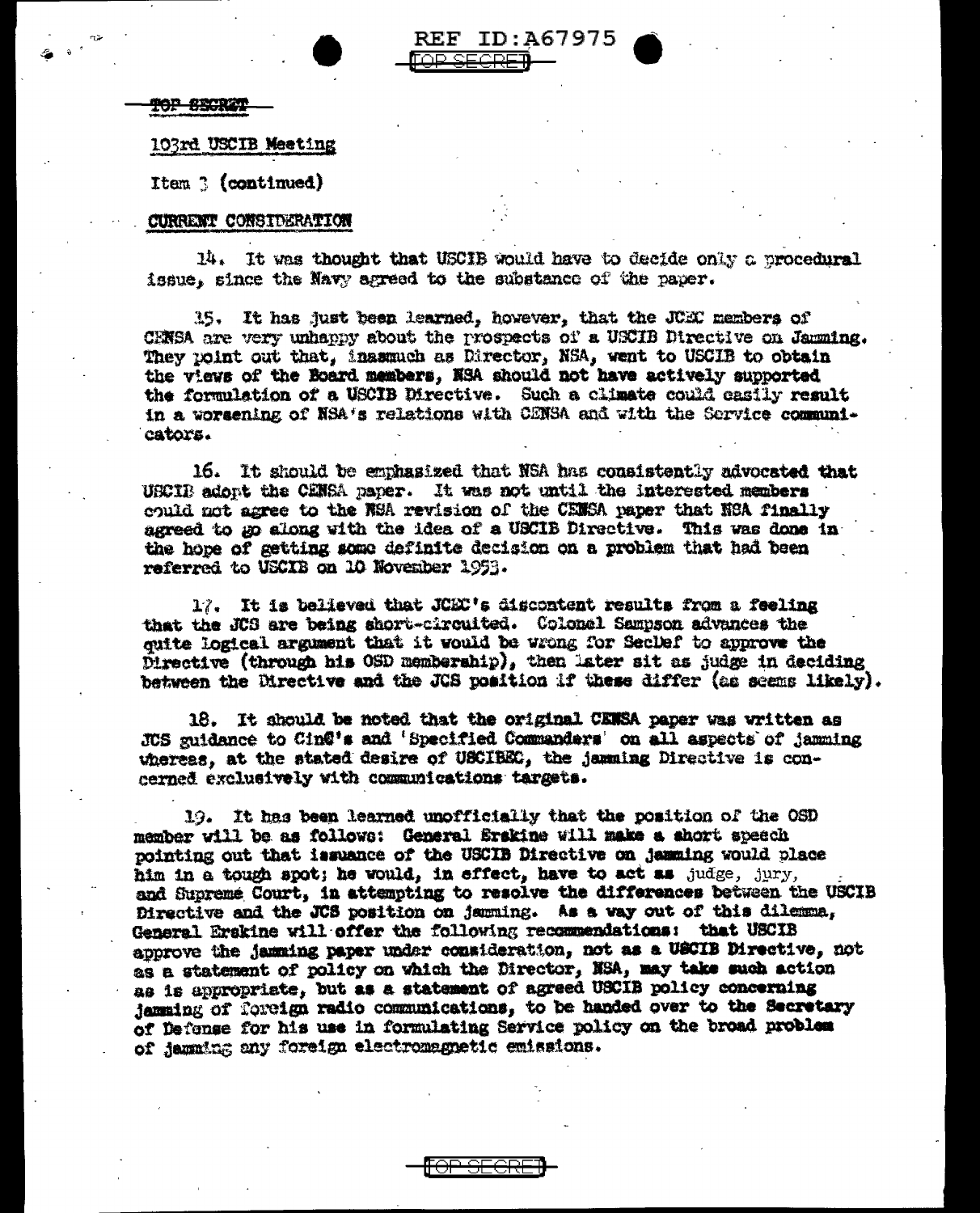

**REF ID:A67975** 

<del>OP SECRE</del>

## <u>FOP FROKAN</u>

## 103rd USCIB Mosting

 $It = 3 (constant)$ 

## **RECOMMENDATION**

20. Director, NSA, can support USCIB agreement to defer action on the Directive for, say, sixty days, pending referral of the draft to JCS for comment either (a) directly from USCIB, (b) via  $OSD$ , or (c) through Director, NSA, and D/CE. Any of these would  $(\varepsilon)$  insure reasonably rapid action, (b) preserve the Director's reputation for forthright dealings with the Service communicators, and (c) not place the OSD in the awkward position outlined above.

21. However, the recommendation to be offered by General Ermking will be more acceptable than any of the above, will attain the same ends, and should be supported by Director, NSA. If it is accepted, the Director, MSA, can then inform the Board that this action will emable him to get off the hook with regard to the JUEC. The members should be informed that the Director will advise the Director, Communications-Electronics: (a) that USCIB was unable to accept the CENSA report on jamming because it was too broad in scope and went beyond USCIB's present responsibilities, and (b) that USCIB will forward to the SECDEF e statement of its policy en jazzing foreign radio communications for his guidance in formulating Service policy on jamaing in general. A copy of this statement would be included in the reply to D/CE.